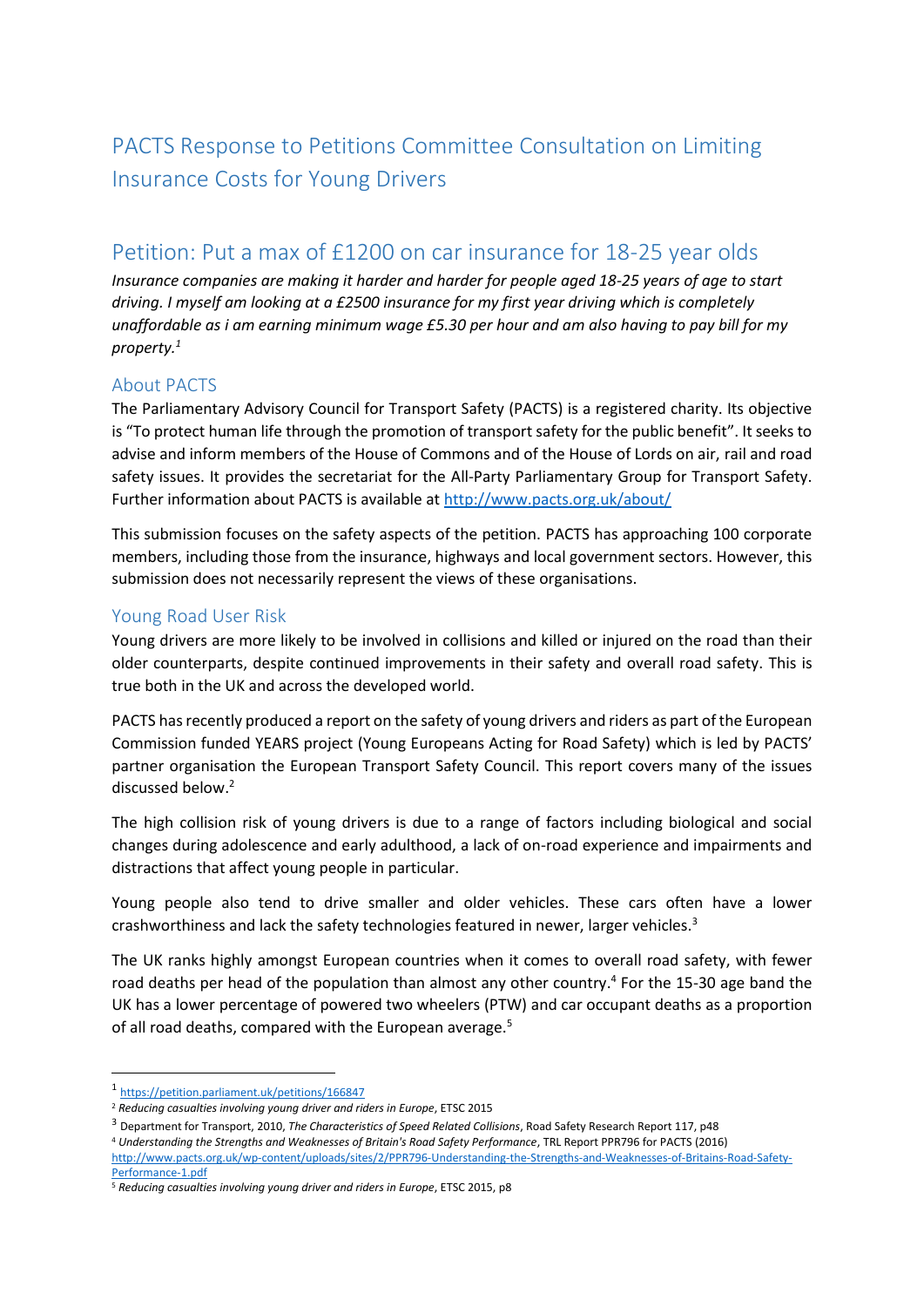## Types of collisions

A major 2008 study of young drivers in the UK found that one in five reported having a collision in the first six months after passing their practical test.<sup>6</sup>

Young people tend to be involved in collisions that relate to the associated risk factors outlined above. For example, given their lack of driving experience, they are often involved in loss-of-control and single vehicle collisions.<sup>7</sup>

Speed related collisions are also common, as a result of both exceeding the speed limit and having a poorer understanding of the appropriate speed for certain conditions/road types.<sup>8</sup>

The insurance sector reports that young people have a relatively high incidence of collisions claims, particularly catastrophic claims (over £0.5 million).<sup>9</sup>

Collision risks are even higher for those on PTWs. A Danish study found that the likelihood of being injured in a road traffic collision is 10-20 times higher for moped riders than for car drivers (for all ages). The crash rate of a moped was four times greater than that of a motorcycle.<sup>10</sup>

PACTS welcomes the Government's commitment in its 2015 *British Road Safety Statement*<sup>11</sup> to carry out further research into young driver safety, notably the large study currently out to tender.

#### Insurance – costs and IPT

As a result of the factors outlined above, insurance premiums for young drivers are typically much higher than for driver over 25 years. As the Petitioner indicates, this can be a substantial expense for a young driver though it is only one part of the total driving cost which also includes lessons, tests and associated materials and possibly the cost of buying and maintaining a car.

This is compounded by the fact that young people, if they are in work, may earn relatively low wages as they will likely be in a junior position, or working part-time due to other commitments such as school, college and university.

Increases in Insurance Premium Tax (from 6% to 9.5% in 2015 and from 9.5% to 10% in October 2016), have particularly disadvantaged young drivers. The tax is highly regressive for young drivers: as their premiums are the highest, they therefore pay the largest amount of tax.

The development of more technologically advanced vehicles has also increased the costs of repairs and, as a consequence, insurance premiums have risen.<sup>12</sup>

**.** 

<sup>6</sup> Wells P, Tong S, Secton B, Grayson G and Jones E, *Cohort II: A Study of Learner and New Drivers*. Volume 1: Main Report, Road Safety Research Report No. 81. DfT (2008)

<sup>7</sup> Helman, S., Grayson, G. B. and Parkes, A. M., 2010, *How can we produce safer new drivers? A Review of the effects of experience, training and limiting exposure on the collision risk of new drivers*, TRL Insight Report INS005, p3

<sup>8</sup> ETSC, 2011, *Traffic Law Enforcement across the EU: Tackling the Three Main Killers on Europe's Roads*, p19/ ITF/OECD, 2006, Young Drivers – The Road to Safety, p198

<sup>9</sup> Nick Starling, Director of General Insurance, ABI, Presentation, PACTS Conference, March 2013

<sup>10</sup> Møller, M., Haustein,S., February 2016, Factors contributing to young moped rider accidents in Denmark, *Accident Analysis & Prevention*, Volume 87, pp.1-7.

<sup>11</sup> *British Road Safety Statement* 2015, DfT, p17

<sup>12</sup> Motor insurance premiums hit record high, as cars go hi tech <http://www.bbc.co.uk/news/business-38841837>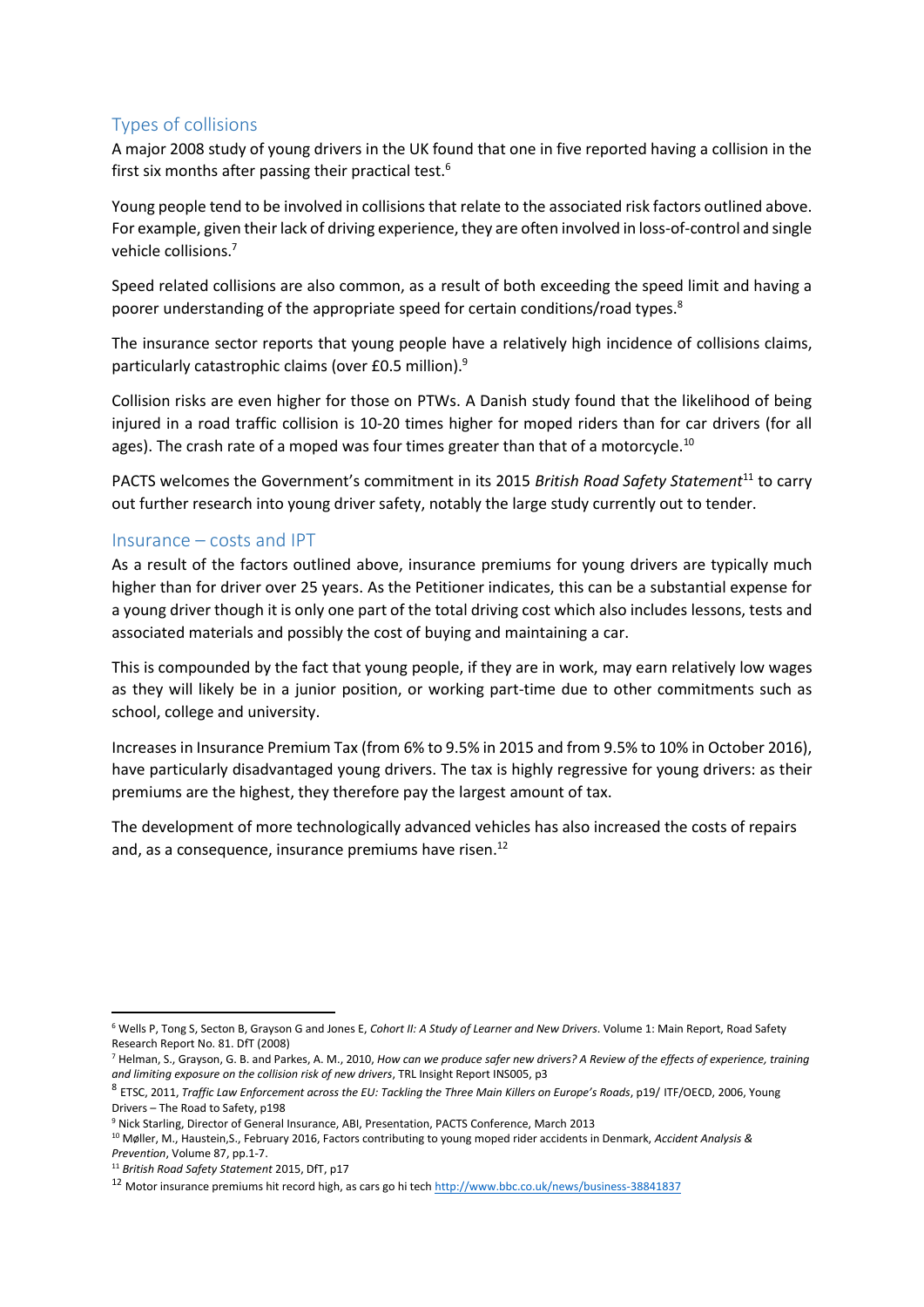## Effects of High Insurance Costs

#### Opting to drive later

Increasingly, young people are delaying learning to drive; this is demonstrated by a falling number of tests being taken, (1,762,148 in 2007/08 compared with 1,537,735 in 2015/2016).<sup>13</sup>

The cost of insurance, combined with driving lessons, tests and associated materials and possibly a car as well can make the cost of driving prohibitive for those under 25. However, PACTS is not aware of any research that clearly shows the impact on driving – the elasticity of demand for driving.

Other factors affecting this decision include attending university and relocating to other areas. Some young people may choose not to learn during this period as there may be limited scope for accompanied driving practice with family and friends.

Some young people defer learning to drive if they expect to have little opportunity to drive while at university etc. Those Even for those who do learn, they may be relocating to areas without space for a car or with good public transport links that negate the need for a car. Consequently, there may be a number of years after licensing during which they gain very little driving experience.

Instead, many now opt to wait until they are older before learning and/or driving regularly, when insurance premiums are likely to be lower and they may also be earning a (higher) wage. Social media, internet usage and online learning may also have reduced the need to drive.

Whatever the reasons (choice or necessity), there is a safety benefit in this tendency towards later licensing, as it leads to a reduction in driving by young people and consequently this has contributed to fewer roads deaths. When young people do learn to drive at a later age, they have a lower initial collision risk, as they are not as heavily influenced by the high risk factors outlined above.

The economic climate can also affect the amount of driving, particularly by young people. Downturns tend to lead to a decrease in both the number of tests being taken and the amount and style of driving. Studies have shown that there is a particular reduction in driving amongst young people and in learning to drive amongst young men.<sup>14</sup>

#### Opting to ride

 $\overline{a}$ 

The costs of learning to drive and running a car *may* lead some young people to opt to ride a PTW instead of a car. The associated costs are much lower and the learning timeframe can be much shorter.

However, the scale of this is transfer unknown. The number of motorcycle tests has fluctuated recently; it is lower when compared to five years ago (59,594 in 2011/12 and 55,770 in 2015/16).<sup>15</sup> Anecdotally, PACTS understands that transfer from driving to PTW riding is low, and changes in driver and rider test figures do not necessarily represent a direct transfer.

It is important that young people who choose to ride receive proper training. PACTS welcomes the DVSA's proposals<sup>16</sup> for improved Compulsory Basic Training (CBT), including having to take a theory test and revocation of CBT certificates if the rider gets six penalty points.

Schemes such as the 'Wheels 2 Work' programmes loan young people a PTW (typically for around £20 per week) while at the same time delivering a high level of training. These schemes are particularly

<sup>&</sup>lt;sup>13</sup> DfT Statistics, Practical driving and riding test pass rates by test class, quarterly: Great Britain, Dec 2016 <https://www.gov.uk/government/statistical-data-sets/drt01-practical-driving-riding-test-pass-rates>

<sup>14</sup> IRTAD, 2015, Annual Road Safety Report 2015, p4; ITF/OECD, 2015, *Why Does Road Safety Improve When Economic Times Are Hard*? <sup>15</sup> DfT Statistics, Practical driving and riding test pass rates by test class, quarterly: Great Britain, Dec 2016

<https://www.gov.uk/government/statistical-data-sets/drt01-practical-driving-riding-test-pass-rates>

<sup>16</sup> <https://www.gov.uk/government/consultations/improving-moped-and-motorcycle-training/improving-moped-and-motorcycle-training>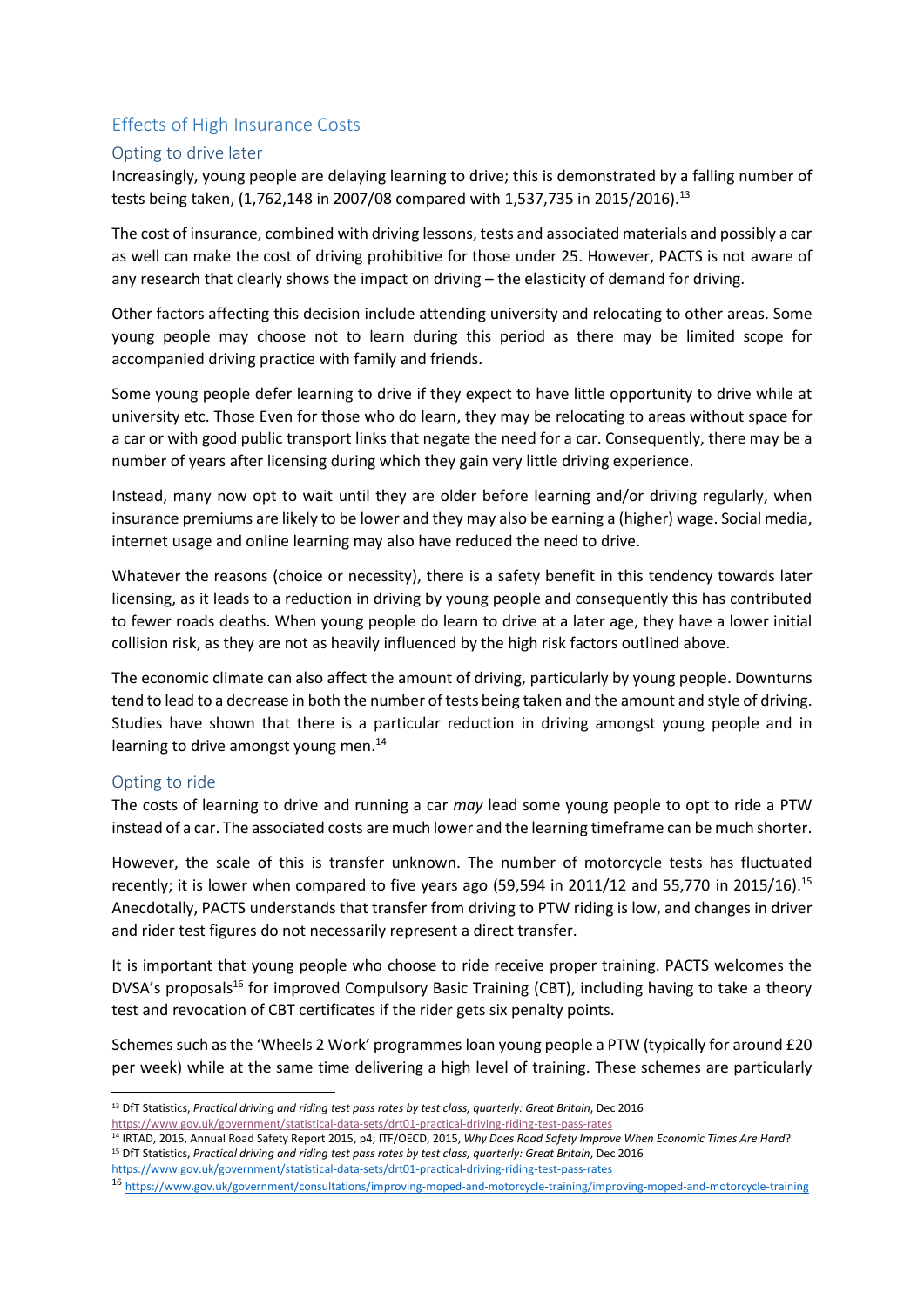useful in areas without regular public transport and are designed to enable young people to access work and education. PACTS understands that these schemes have a good safety record but more systematic evaluation would be helpful.

#### Driving uninsured

A small minority of young people drive uninsured. The high cost of driving, including insurance, is likely to be one factor in this decision. However, it is not clear by how much premiums would have to reduce (or increase) in order to have a significant effect on the level of uninsured driving. £1,200 pa might still be seen as unaffordable and others may choose to drive uninsured regardless of the premium.

PACTS believes it is more likely that most young people would choose not to drive at all (at least until they reach the age of 25), rather than choosing to drive without insurance.

Overall, the level of collisions involving uninsured drivers (or all ages) has reduced substantially over recent years. This is due to improvements in regulation and management by the Government and insurers, coordinated by the Motor Insurers' Bureau. PACTS does not have data specifically for collisions involving young drivers.

## Offsetting High Insurance Costs

Telematics based insurance policies are becoming increasingly common for young drivers in the UK. Telematics based insurance policies can result in savings of more than £1000 for some young drivers, according to the British Insurance Brokers' Association (Biba)<sup>17</sup>

Telematics-based policies vary in terms of complexity, the level of intervention and the likely safety benefits. Some are used by insurers simply to screen out high-risk customers; others seek to influence the driving behaviour throughout the life of the policy. The simpler versions may use an app in a driver's phone; others require a device, a 'black box', to be installed in the car to provide more detailed information straight from the vehicle to the insurer.

Some insurers use this data to continually monitor the quality of a person's driving, and will get in touch directly with a driver if they feel that they have been driving in an unsafe way. They can then provide advice and information on how to improve. Better driving can be rewarded with cheaper insurance or other incentives. Policies may be terminated if the driving is deemed excessively dangerous.

Insurance Premium Tax (IPT) is, in effect, a highly regressive tax on young drivers. PACTS recommends a reduced rate of IPT for young people with telematics-based insurance policies as these are likely to encourage safer driving. A trial of reduced or zero IPT, if suitably monitored, could also provide insights into the safety effects of telematics-based insurance policies.

A few schemes offer both telematics-based insurance and new car, which can be paid for on a monthly basis. These schemes are still small scale. While the costs involved are not insignificant, they demonstrate that the combined cost of vehicle purchase and insurance for a modern, safe car may be no more expensive than the combined cost of purchase and insurance of an older, less safe vehicle. The also allow young people to pay for a vehicle gradually rather than in one lump sum.

PACTS would like to see these schemes being encouraged as they help young people with the dual costs of insurance and a car, while also ensuring that the vehicle they are driving is new and safe.

 $\overline{a}$ 

<sup>17</sup> <https://www.biba.org.uk/latest-news/40-increase-in-telematics-motor-policies-in-a-year/>